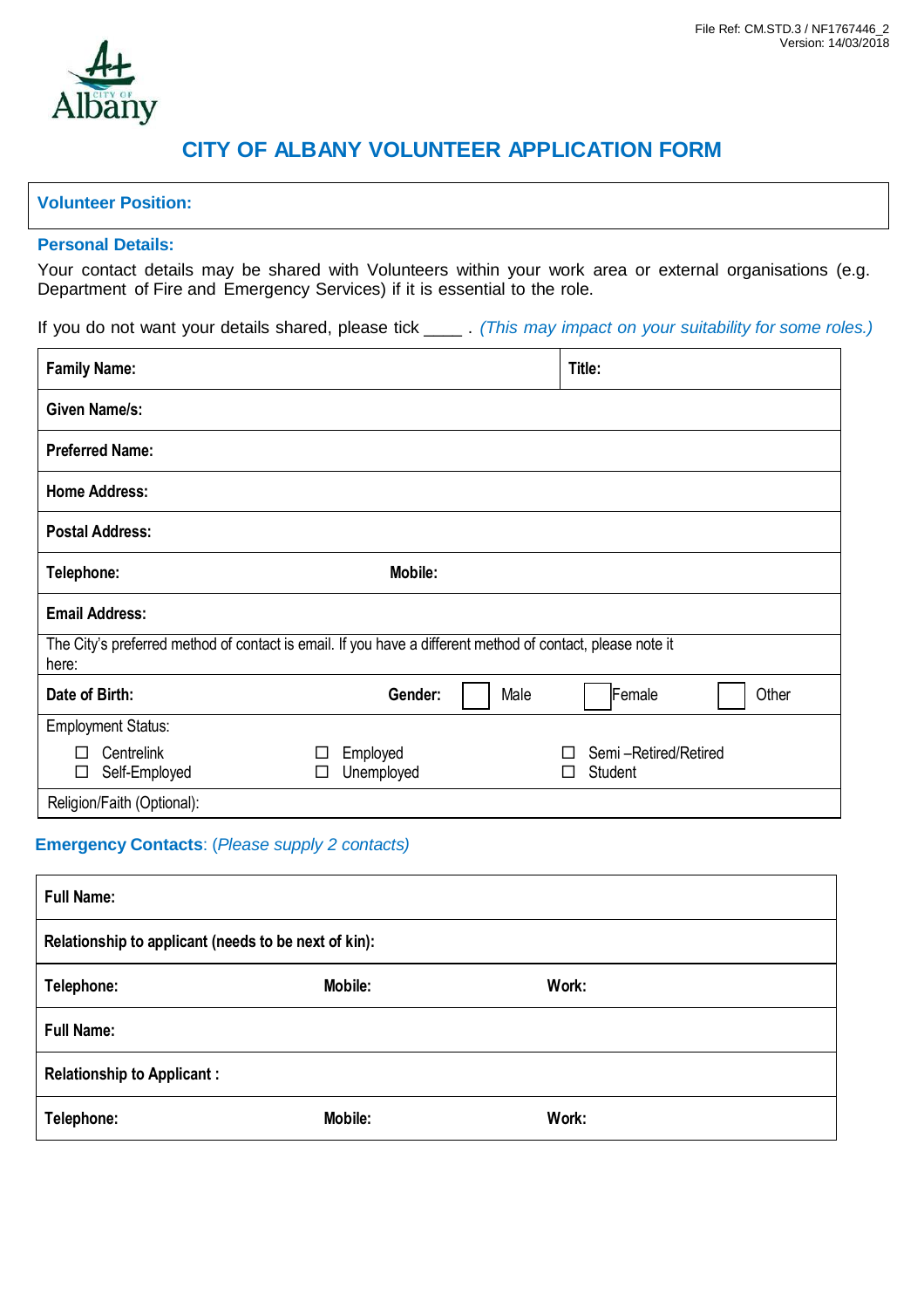**Qualifications and Experience – To help us help YOU to get the most out of your volunteering experience:** 

Have you worked in a related field before, either in a paid or unpaid capacity? If so please provide some details? *(Or attach your CV):* 

What are your special skills, attributes or hobbies that you bring to your role at the City of Albany?

Do you have any other skills, qualifications etc that might be useful to the City of Albany or you *may wish to use in volunteering? (Proficiency with Microsoft office suite, other languages, Responsible Service of Alcohol Training, chainsaw tickets etc)*

#### **General:**

| What do you want to get out of your volunteering experience?                                                    |  |                 |                                           |                    |
|-----------------------------------------------------------------------------------------------------------------|--|-----------------|-------------------------------------------|--------------------|
|                                                                                                                 |  |                 |                                           |                    |
|                                                                                                                 |  |                 |                                           |                    |
|                                                                                                                 |  |                 |                                           |                    |
| Are you prepared to attend training courses required by Council and/or applicable<br>to your role?<br>Yes<br>No |  |                 |                                           |                    |
| How much time would you like to contribute to your volunteer role?                                              |  |                 |                                           |                    |
| When are you available to volunteer?                                                                            |  |                 |                                           |                    |
| Monday                                                                                                          |  | <b>Mornings</b> | Afternoons<br>$\Box$                      | Evenings           |
| Tuesday                                                                                                         |  | <b>Mornings</b> | Afternoons<br>П                           | Evenings           |
| Wednesday                                                                                                       |  | <b>Mornings</b> | Afternoons                                | Evenings           |
| Thursday                                                                                                        |  | <b>Mornings</b> | Afternoons                                | Evenings           |
| Friday                                                                                                          |  | <b>Mornings</b> | Afternoons                                | Evenings           |
| Saturday                                                                                                        |  | <b>Mornings</b> | Afternoons                                | Evenings           |
| Sunday                                                                                                          |  | <b>Mornings</b> | Afternoons                                | Evenings           |
| Other                                                                                                           |  |                 | My availability varies (eg. Shift worker) | Anytime            |
| Do you have a current First Aid Certificate?<br>$\square$ Yes<br>Expiry: $\_\_\_\_\_\_\_\_\$<br>$\Box$ No       |  |                 |                                           |                    |
| Do you have a current Drivers<br>Licence?                                                                       |  |                 | $\Box$ Yes<br>$\Box$ No                   |                    |
| If yes: Class Held                                                                                              |  | C<br><b>LR</b>  | HR.<br>HC<br>MR                           | <b>MC</b><br>$R-E$ |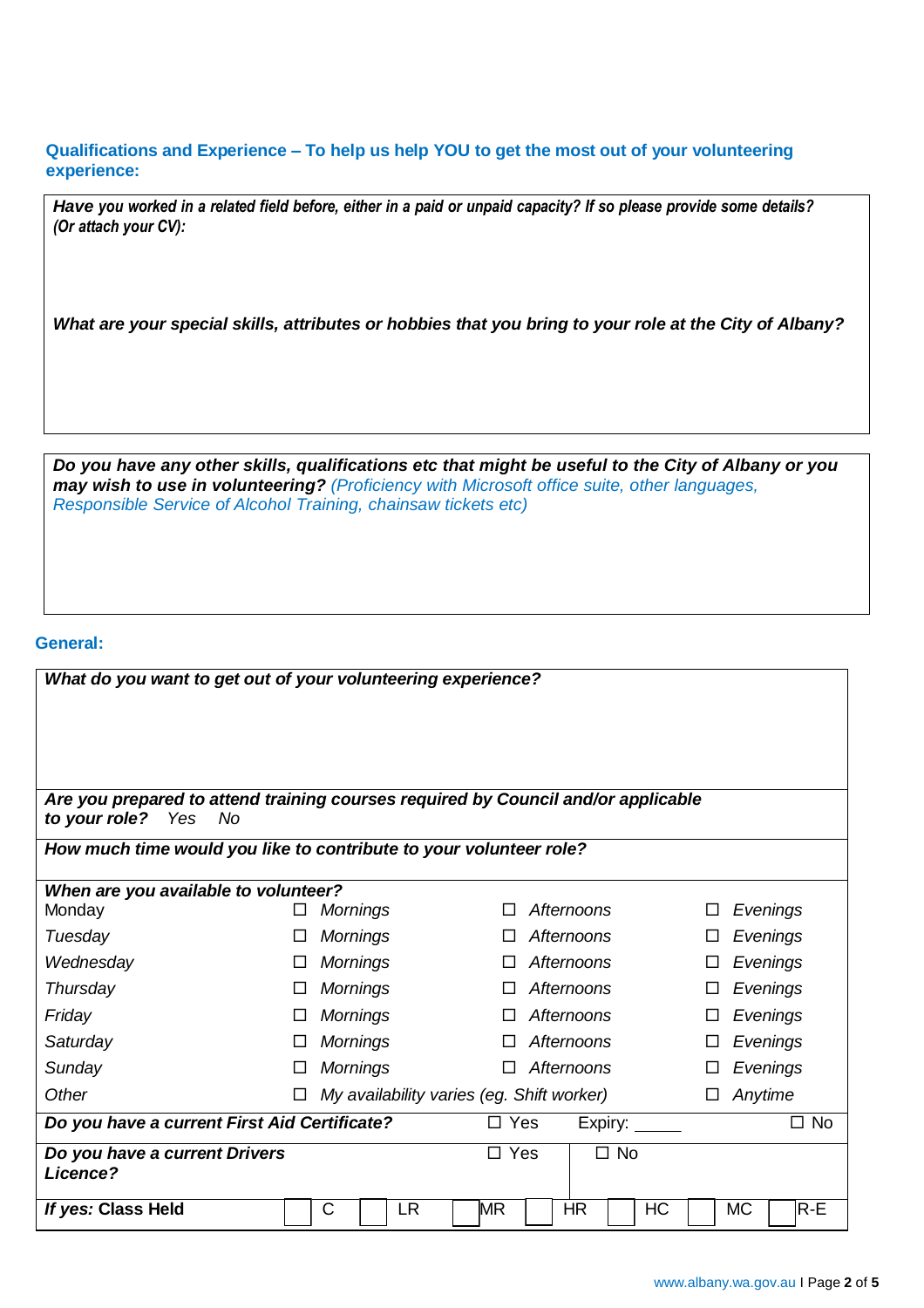## **Health Information:**

*We have a duty of care to ensure that your health is not impaired as a result of an assigned volunteer role.*

*It is to your benefit to equip us with relevant information to ensure your role and duties are appropriate for you and allow us to provide any necessary support. This information will not be disclosed without your permission.*

*Do you have a medical condition or disability that could limit the range of work you can do in your chosen volunteer role or future volunteer roles? If yes, please provide details (ie heart condition, allergies, unable to stand for long periods, back condition etc):*

*If you take prescribed medication in relation to a specific medical condition or disability please provide details:*

## **Screening (if required):**

| Do you have a National Police Certificate less than 6 months old?   $\gamma$ es<br>Nol                                                                                    |  |  |  |  |
|---------------------------------------------------------------------------------------------------------------------------------------------------------------------------|--|--|--|--|
| If yes, please provide a copy                                                                                                                                             |  |  |  |  |
| If you do not have a current National Police Certificate do you give the City of Albany permission to obtain<br>one for you if this is a requirement of your role? Yes No |  |  |  |  |
| Do you have a current Working with Children Check? Yes: $\Box$                                                                                                            |  |  |  |  |
|                                                                                                                                                                           |  |  |  |  |

## **Referees:** *(Please notify your referees that they may be contacted by the City of Albany)*

| <b>Full Name:</b>                 |                |       |
|-----------------------------------|----------------|-------|
| <b>Relationship to applicant:</b> |                |       |
| Telephone:                        | <b>Mobile:</b> | Work: |
|                                   |                |       |
| <b>Full Name:</b>                 |                |       |
| <b>Relationship to Applicant:</b> |                |       |
| Telephone:                        | Mobile:        | Work: |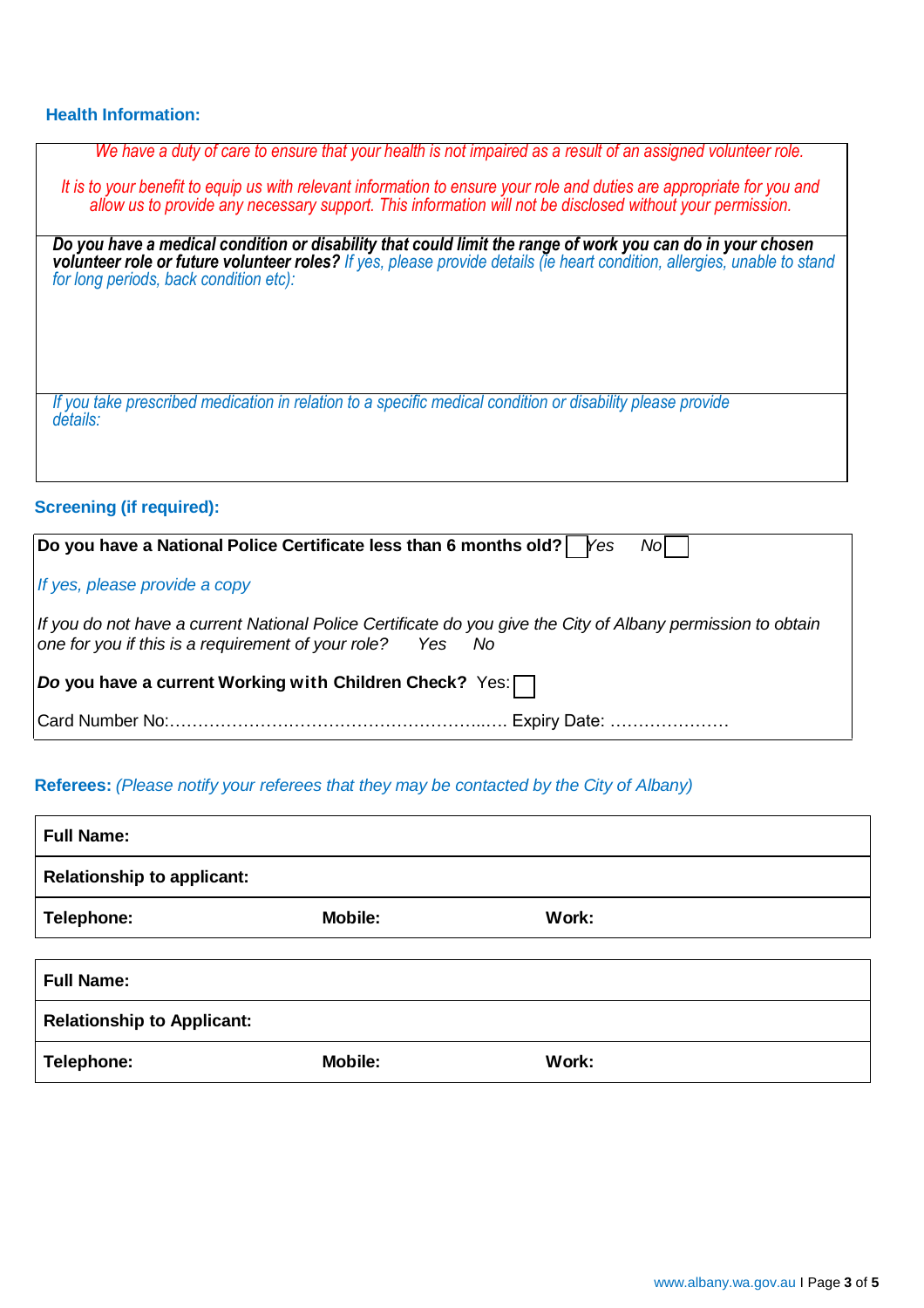

| <b>Acknowledgement and Agreement:</b>                                                                                                                                  |          |                                                                                                                                                                                                                                                                            |
|------------------------------------------------------------------------------------------------------------------------------------------------------------------------|----------|----------------------------------------------------------------------------------------------------------------------------------------------------------------------------------------------------------------------------------------------------------------------------|
| I understand that I am volunteering my services to the City of Albany and that I will not<br>receive any wage or salary for those services.                            |          |                                                                                                                                                                                                                                                                            |
| about my work, conduct, experience and skills.                                                                                                                         |          | I understand I may be required to participate in an interview and selection process and I<br>authorise the City of Albany to undertake reference checking with the referees provided                                                                                       |
| associated policies and procedures that I am inducted in.                                                                                                              |          | I have read and understood the City of Albany Code of Conduct and will comply with all                                                                                                                                                                                     |
| otherwise informed I must comply with as a Volunteer for the City of Albany.                                                                                           |          | I understand the City of Albany reserves the right to terminate my engagement as a<br>Volunteer should I fail to comply with the provisions of the Code of Conduct, relevant<br>legislation and all other City of Albany policies and procedures that I am inducted in, or |
| the required training, I understand that I may be stood down from my position.                                                                                         |          | I agree to undertake induction and/or service/program training prior to my commencement<br>and complete any refresher or additional trainings that may be required. If I fail to undertake                                                                                 |
| Albany Grievance Resolution process.                                                                                                                                   |          | I understand that as a volunteer I have rights and responsibilities and access to the City of                                                                                                                                                                              |
| I also acknowledge that it is my responsibility to inform the City of Albany should<br>any of my details or circumstances change that may impact on my volunteer role. |          |                                                                                                                                                                                                                                                                            |
| I also acknowledge that The City take no responsibility for damage to vehicles,<br>camping accommodation or property.                                                  |          |                                                                                                                                                                                                                                                                            |
| I certify that the information provided above is true and correct and agree to abide by this<br>agreement:                                                             |          |                                                                                                                                                                                                                                                                            |
|                                                                                                                                                                        |          |                                                                                                                                                                                                                                                                            |
|                                                                                                                                                                        |          |                                                                                                                                                                                                                                                                            |
| For applicants under 18 years of age:                                                                                                                                  |          |                                                                                                                                                                                                                                                                            |
| I give permission for the applicant to work as a volunteer for the City of Albany.                                                                                     |          |                                                                                                                                                                                                                                                                            |
|                                                                                                                                                                        |          |                                                                                                                                                                                                                                                                            |
| Thank you for completing the application form. Please note this is an application only and does not<br>guarantee a volunteer position.                                 |          |                                                                                                                                                                                                                                                                            |
| The City of Albany recruits volunteers to meet program needs and the skills and experience<br>requirements as outlined in the role description.                        |          |                                                                                                                                                                                                                                                                            |
| Please return completed forms to:<br><b>Via Post:</b>                                                                                                                  | Via Fax: | (08) 9841 4099                                                                                                                                                                                                                                                             |

Human Resources City of Albany PO BOX 484 ALBANY WA6331 **Via Email:** [staff@albany.wa.gov.au](mailto:staff@albany.wa.gov.au)